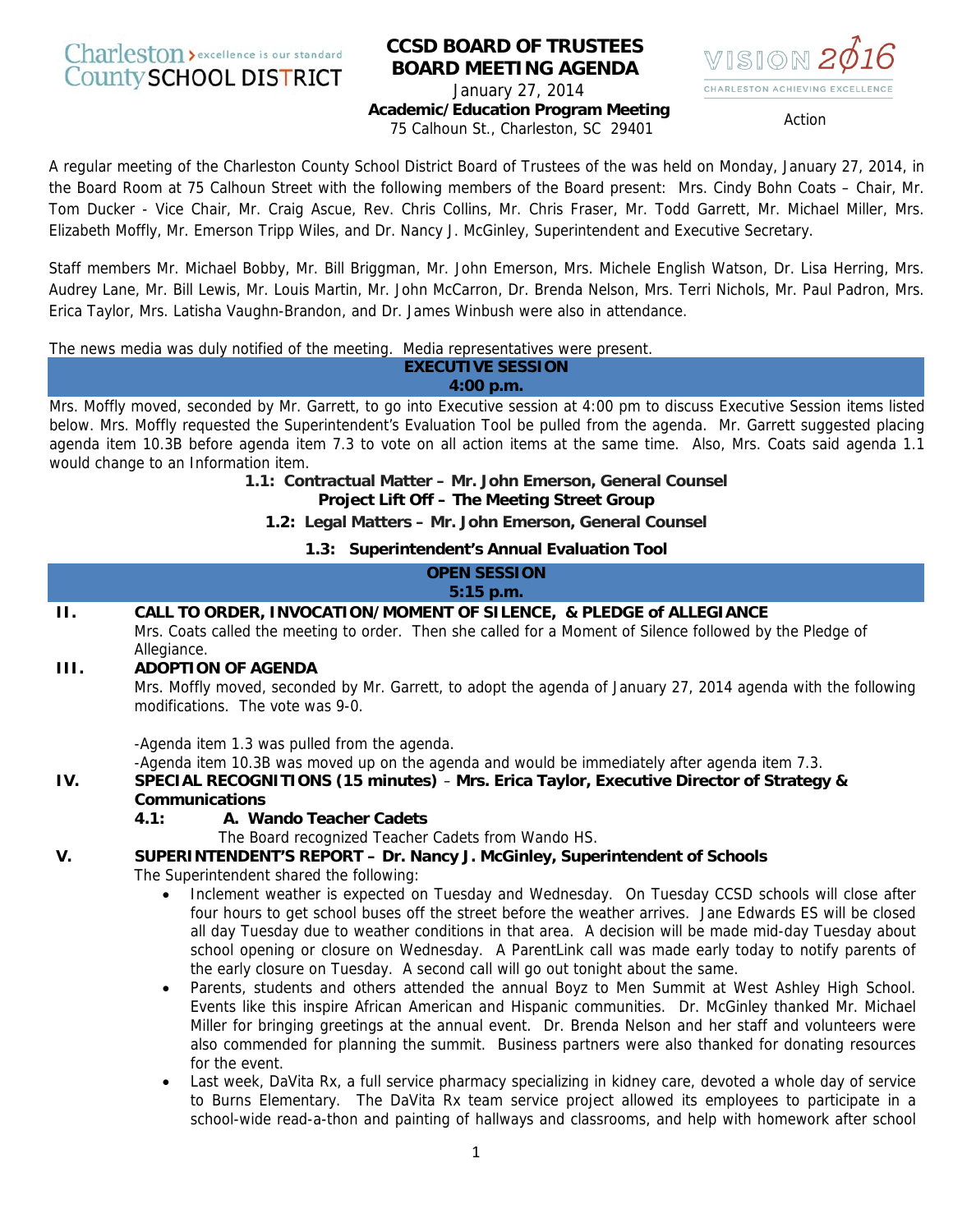at Burns ES. The business partner's relationship with Burns ES will continue beyond the service provided at that time. Dr. McGinley commended the DaVita Rx team for stepping up and making the difference.

- Ms. Rebecca Lebron, the librarian at Moultrie Middle School, was congratulated for receiving the January Teacher of the Month award.
- Emory Naylor, a fifth grade student at Stiles Point Elementary who won the 2014 CCSD Spelling Bee was congratulated. Emory and seventeen other students will advance to the Regional Spelling Bee on March  $11^{th}$ .
- Organizers and volunteers for the Charleston Marathon held January 18<sup>th</sup> were thanked for their services. The money raised at the event will go to expand the arts program in Charleston County. Approximately \$90,000 was raised this year. Mr. Jim Braunreuther, CCSD's Fine Arts director and his assistant Ms. Zoe Roth were commended for planning the event.
- Dr. McGinley commented on the teacher accountability opinions and thoughts about how teachers are evaluated that were expressed by speakers that addressed Board earlier. She suggested the individuals opposing the Common Core Curriculum seek facts beforehand. Dr. McGinley spoke about the Federal Government and district roles as it relate to Teacher Incentive Fund grant decisions.
- Finally, the District's Teacher Recruitment Video was presented to everyone.

Mrs. Moffly said she discovered while reading the Teacher Incentive Fund grant that the United States Department of Education was targeting the lowest performing schools. However, Charleston Promise Neighborhood has changed the way they were doing it. She said putting teachers' pay and student performance would create animosity. She suggested the board revisit it.

Mr. Miller congratulated the district on the wonderful Teacher Recruitment video.

# **VI. VISITORS, PUBLIC COMMUNICATION**

- 1. Ms. Cathie Middleton, Ms. Jane Ellicott and Ms. Robin Berlinsky thanked the Board for funding CCSD's art programs. Ashley River ES is approaching its  $30<sup>th</sup>$  year anniversary. On January 16<sup>th</sup> schools with art programs in the district came together to discuss art integration.
- 2. Mr. Ron Steele asked if the board had taken a position on Common Core and the purpose of the input sessions. He spoke about House Bills 3893 and 3943 and suggested that they could have an impact on the Common Core Standards. Also, he said Senate Bill S300, introduced by Senator Larry Grooms, is scheduled to be introduced on Wednesday morning.
- 3. Ms. Sharon Mazell addressed the Board about the middle school proposal for West Ashley. She said while middle school students have an option of attending St. Andrews MS or West Ashley MS, both schools were graded "D" on their report cards. Students opting to attend other schools must travel to attend a good school and be subjected to a lottery. She suggested a new middle school for the West Ashley area.
- 4. Mr. Tony Lewis addressed the County Board about a recent news article highlighting concerns about the County Board's inability to get a quorum of Board members to hear Teacher Appeals. He reminded board members of the oath they took prior to taking office and suggested they make time to hear teacher appeals.
- 5. Mr. David C. Wagenbrenner addressed the Board about the Middle School merger. He said Orange Grove would probably be interested in purchasing a school facility if a decision is made to close St. Andrews MS or West Ashley MS. He urged the Board to make time to hear teacher appeals.
- 6. Ms. Myrtice Brown addressed the Board about Hursey ES. She urged the Board to keep Hursey as a neighborhood school with the Montessori and traditional program. She suggested the relocation of four grade levels at the school impacted the school's enrollment. She suggested a dual program at Hursey with a Montessori and Traditional program. An alternative would be to move the Montessori program to a new location.
- 7. Ms. Sarah Hakim, a teacher at Morningside MS, addressed the Board in support of the BRIDGE Program. She spoke about the Professional Development experience, reward for hard working teachers, and positive effort to make teachers accountable.
- 8. Ms. Lindsay Egloff expressed concerns to the Board about merit pay for student achievement. She cited programs that failed in Nashville, Texas and the CPN program in Charleston. She said value added scores should not be considered.
- 9. Ms. Bernadette Hampton, vice president of the South Carolina Education Association, addressed the Board about the BRIDGE Program. She said the program should be developed with teachers. Also, she said teachers should be allowed to appeal the results. She spoke about the instability of using value added scores.
- 10. Mr. Patrick Hayes addressed the Board about the BRIDGE Program. He said CCSD teachers are not ineffective. BRIDGE attempts to use the incentive to pose as a threat. Mr. Hayes urged the district to shut bridge down.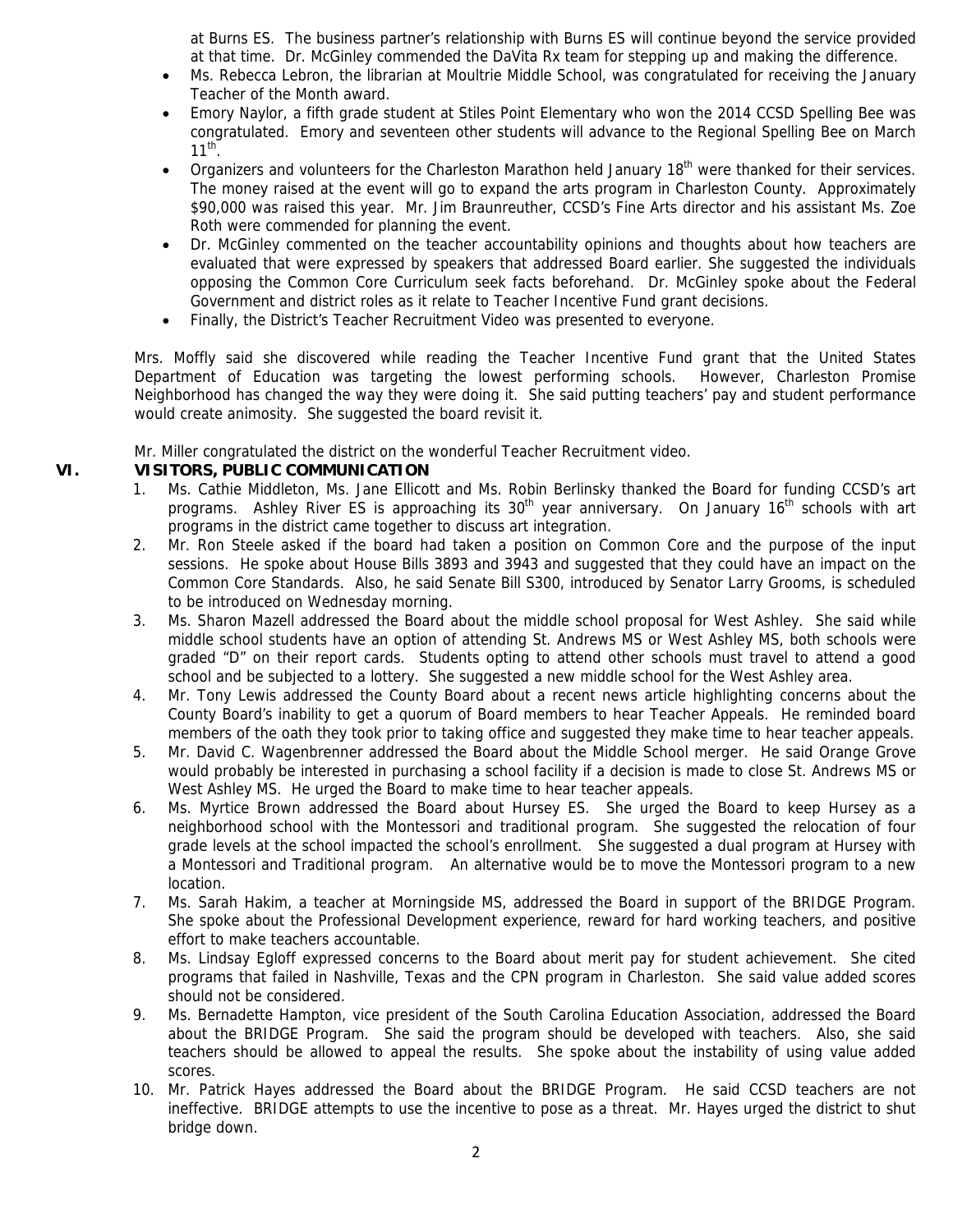- 11. Ms. Dianne Benton, principal at Pinehurst ES, addressed the Board in support of the BRIDGE Program. She said the program offers a personal mastery and it is a "win-win" for everyone.
- 12. Ms. Jeneane Gatewood, a teacher at Pinehurst ES, addressed the Board in support of the BRIDGE Program. She said the Professional Development Coordinator is an asset. The spoke about the benefits of the BRIDGE Program and said they were more beneficial than the monetary rewards.
- 13. Mr. Ian James, the AP at Pinehurst ES, addressed the Board in support of the BRIDGE Program. He said it is beneficial to students at the school. BRIDGE is needed to help teachers and students become better equipped.
- 14. Ms. Sarah Johnson expressed concerns about the BRIDGE Program. She said the program was based on false premises, dangerous, and focused on the scores of standardized test scores.
- 15. Ms. Erin Cymrot addressed the Board in support of the BRIDGE Program. She also suggested individuals opposing the program should look at factual data.
- 16. Ms. Amanda Hobson addressed the Board in support of the BRIDGE Program.
- 17. Ms. Lisa Trott, a teacher at Ashley River ES and CCSD Teacher of the Year, addressed the Board in support of the BRIDGE Program. She said the program is transparent and clear. She said the change has created fear. However, CCSD teachers are the best teachers in the state.
- 18. Mr. Kent Riddle, the Charleston County Teacher Alliance president and a teacher at Angel Oak ES, expressed concerns about the BRIDGE Program.
- 19. Ms. Samantha Blake, a CCSD teacher, addressed the Board in support of the BRIDGE Program. She spoke about the adjustments that were made to the evaluation system and input received from teachers. She encouraged the Board to individually research the information.
- 20. Ms. Amanda Nairn, a Stono Park teacher, expressed concerns about Early Childhood. She encouraged the District to continue investing in its youngest learners.
- 21. Ms. Lynn Carroll expressed concerns about the BRIDGE Program and variables that impact test scores of students.

# **VII. APPROVAL OF MINUTES/EXECUTIVE SESSION AGENDA ITEMS**

- **7.1: Open Session Minutes of January 13, 2014**  Mr. Garrett moved, seconded by Mr. Miller, to approve the open session minutes of January 13,
	- 2014. The vote was 9-0.

# **7.2: Executive Session Action Items of January 27, 2014**

The Board acted on the following executive session action items of January 27, 2014.

**1.1: Contractual Matter – Mr. John Emerson, General Counsel** 

# **Project Lift Off – The Meeting Street Group**

The Board discussed a contractual matter. No action was taken.

**1.2: Legal Matters – Mr. John Emerson, General Counsel** –

Mr. Garrett moved, seconded by Mr. Ascue, to approve staff and counsel recommendation. The vote was 9-0.

# **1.3: Superintendent's Annual Evaluation Tool**

This item was pulled from the agenda. Therefore, no action was taken.

# **7.3: Financial Minutes of January 13, 2014**

Mr. Fraser moved, seconded by Mr. Garrett, to approve the financial minutes of January 13, 2014. The vote was 9-0.

Mr. Ducker suggested the minutes include the words "to solicit (3) proposals." Mr. Bobby also said an audit would be done now and one during the close of the year.

# **VIII. CAE UPDATE**

# **8.1: A. Charleston Promise Neighborhood – Mrs. LaTisha Vaugh-Brandon**

- Mrs. LaTisha Vaughn-Brandon, Mr. Bill Hewitt, and Ms. Sherry Snipes Williams presented information to the Board on the Charleston Promise Neighborhood (CPN) schools—Chicora School of Communications, James Simons ES, Mary Ford ES, and Sanders Clyde ES.
- Mrs. Snipes Williams shared short term and long term visions for CPN. Then Ms. Snipes shared the six strands of focus stating that currently they are only focusing on the first four—Education, Healthcare, Parenting, and Community.
- Mrs. Vaughn-Brandon highlighted information on the major academic initiatives—Common Data Collection (Text Reading and MAP), Common Process for Data Analysis, and Instructional Learning Walks.
- CPN Learning Center and Vision 2016 Progress were highlighted.
- CPN's decision to end the Teacher Incentive Pay--As of the 2012 school year \$220,000 was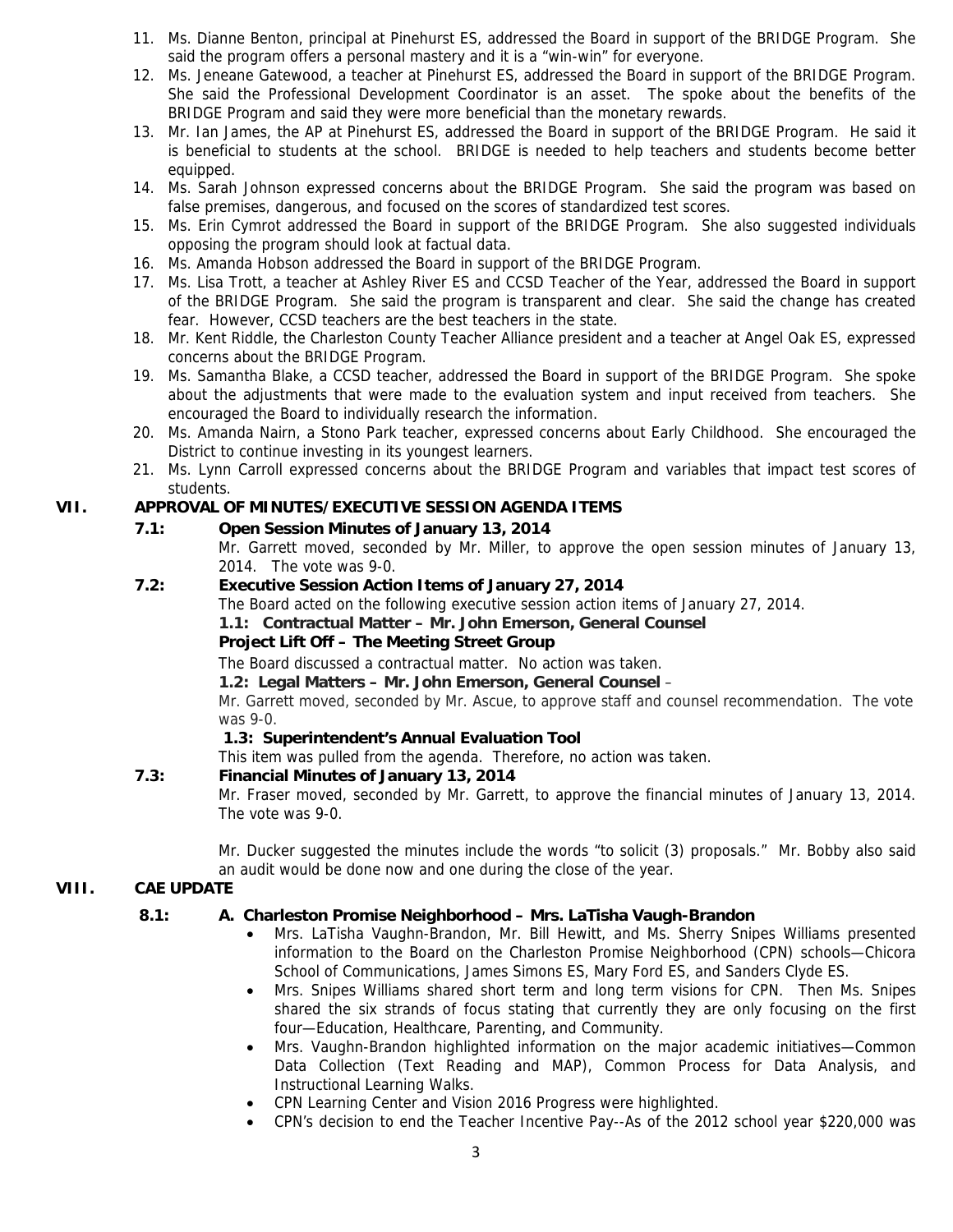paid out to invest in teachers. The decision process included analyzed data and meeting with principals.

- Mr. Bill Hewitt addressed the Board about Leveraging CCSD's Investment. He said there was just not enough time to make it work Teacher Incentive Plan work. The district gets back five times its cash investment in CPN.
- Mr. Hewitt noted an article in the state newspaper spoke about Health and Human Services using CPN's four school-based health clinics as a model.

Mr. Ascue asked about the impact CPN has had on employment. Mr. Hewitt said Employment and Housing have not been addressed at this time. Mr. Ascue asked how teachers felt about adjustments to the incentive plan. Mr. Hewitt said while a very large percentage of teachers received incentive pay, it was determined that the money could be better used elsewhere. Mrs. Vaughn-Brandon said she delivered the news to teachers about them not receiving incentive pay. Also, she said they could make more money teaching in afterschool programs. Mr. Ascue requested the information to review.

Mr. Ducker asked for confirmation on the two areas not addressed at this time. Mrs. Vaughn-Brandon said staff no longer used the evaluation tool for pay because of the pay tool the district already has in place. However, the district's observation tool was used to provide feedback to teachers for incentive pay.

Rev. Collins asked about the work in CPN schools and their grade levels. Mrs. Vaughan-Brandon said they work with all grades. She spoke about efforts to replicate the success at Sanders Clyde ES. CPN schools as an incubator for other schools.

Mr. Ascue asked about the number of CPN teachers. Mrs. Vaughn–Brandon said there were 200 CPN teachers.

Mr. Miller asked if all teachers received incentives. Also, he asked about teachers that would participate in the afterschool tutoring. Mrs. Vaughn-Brandon said she had individual conversations with principals to identify those that will do the work. Mr. Miller asked about the number of programs at S. Clyde ES being lower than the number of programs at Mary Ford ES. It was because they already had afterschool programs in place. Conversations are taking place about afterschool programs since there aren't enough funds for a full summer program. Also, it was determined that a large portion of CPN's budget was used for teacher pay and transportation services. Teacher incentive funds are now used to fund after school programs.

### **B. Middle School Learning Collaborative – Mr. Paul Padron**

Mr. Paul Padron, the Assistant Associate Superintendent shared data on the Middle Schools he supervised—Haut Gap MS, Northwoods MS, St. Andrews MS, West Ashley MS, and Zucker MS and details about their collaboration.

Mr. Padron highlighted the following areas:

- Overview of School Ratings
- School Report Cards
- Focus and Strategy for the Learning Community
	- Literacy Improvement
	- Rigorous Instruction
	- School Safety & MTSS (cost of consumables)
	- Climate Student Engagement PBIS (Free of cost).
- Major Learning Community Issues
	- SpringBoard All 5 Schools
	- PBIS All 5 Schools
	- Race to the Top 3 Schools (HGM, NWM, ZMS)

#### Questions:

Mr. Ascue asked about the children participating in the Spring Board program and what checks and balances were in place to reduce the number of mistakes that are made.

Mr. Miller asked Mr. Padron to present additional information on efforts to address academic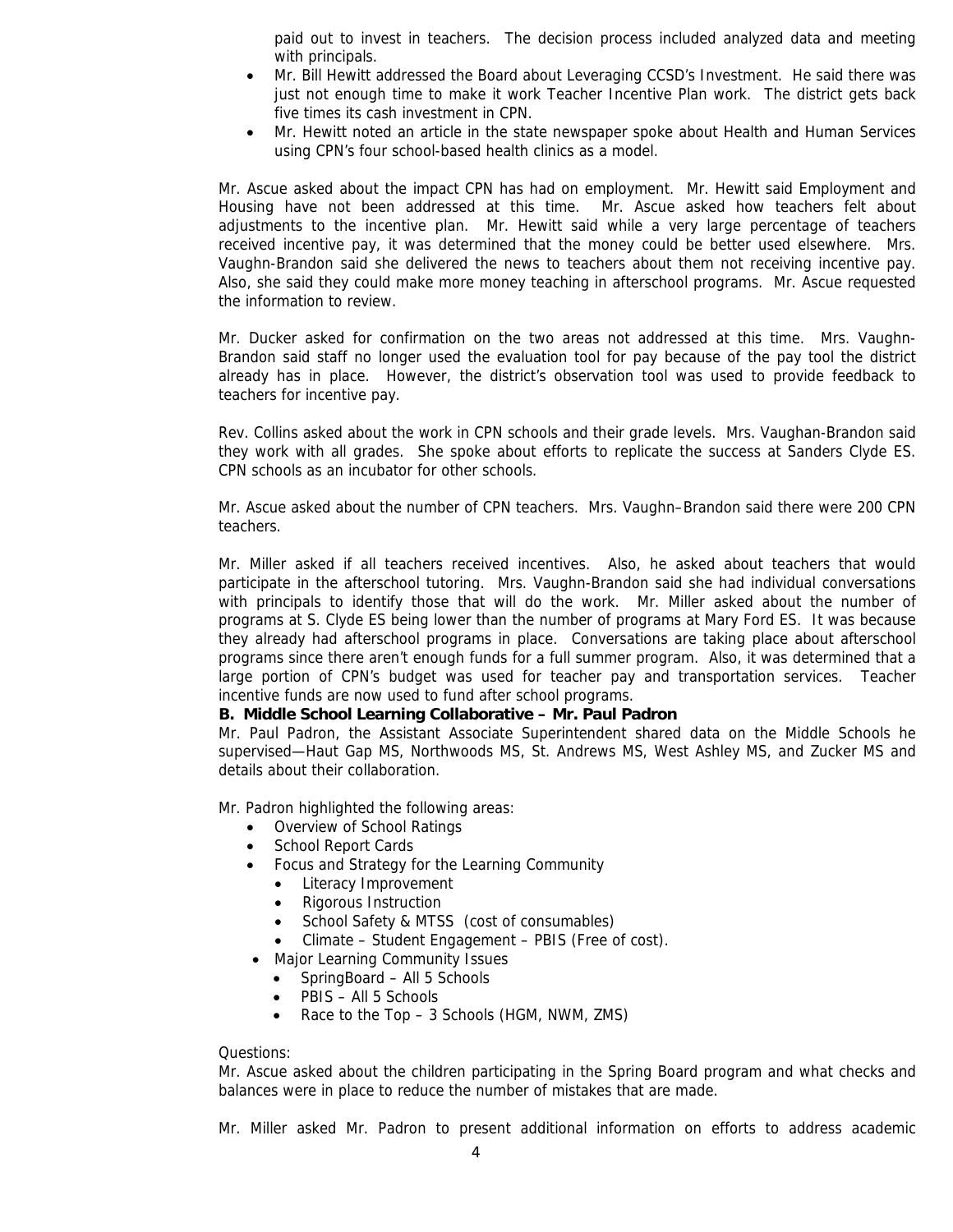performance of students.

### **C. BRIDGE – Mrs. Audrey Lane & Mr. Michael Ard**

Mrs. Lane said the BRIDGE information sent electronically to Board Members on Friday included a link to the BRIDGE portal.

The BRIDGE work aligns with Vision 2016 Educator effectiveness to promote, recognize and reward effective teachers and leadership. Mrs. Lane highlighted information in the following areas:

- Teacher Incentive Fund's alignment to Vision 2016
- Goals of the Update
- BRIDGE Foundation
- Educator Effectiveness Cycle

Mr. Ard shared information on the following:

- Bridge Components
- Early Successes
- Staffing Funded by Grant
- Partnerships
- Professional Development
- Educator Evaluation Models for Principals and Teachers
- Compensation Model and the appeals process subject to Board approval
- Recent Developments (amendment to the grant) Manipulate the timeline to roll out the Value Added Measure to schools in 2014-15) and the USDE response to the request.
- Student Growth Measures.
- Student Learning Objectives
- Compatibility of data with SCDE--ADEPT, Individual Value-Added, Student Learning Objectives. CCSD does more observation in addition to ADEPT. Also note, there was a correction on the Compatibility with SCDE. The State has 50/50 on ADEPT.
- Next Steps

Mr. Ard shared information from the US Department of Education regarding opposition to BRIDGE program. The BRIDGE goal is to change student achievement by personally developing and giving them the tools to get the work done. The money is an incentive for student achievement.

The grant targets the fourteen schools initially. However, grant is written to include implementation in other schools.

Dr. McGinley said the calibration and training on classroom observation is the result of the BRIDGE effort.

Ms. Anita Huggins spoke about the classroom management efforts and the improvement of principals' efficacy.

Mrs. Coats urged board members to read the grant. Also, she asked if the application was accepted verbatim or was it revised. Mrs. Lane said it was accepted verbatim. Mrs. Lane said they spoke with others that have been in Cohort 1-3. Only one major amendment was made since the original grant was submitted. Also, she said there was a minor change in the project manager.

Mr. Ascue asked for an update on the Management System. Mrs. Lane spoke about classroom observations and the use of IPads to provide timely information and the integration of the PALMS system. The same system is used in the CPN schools and some schools supervised by Mrs. Terri Nichols. The Classroom Observation tool aligns with the ADEPT standards.

Mr. Ascue asked about funding positions when the grant runs out. Mr. Ard said he hopes to bring such good data that the Board would want to consider funding it when the grant ends. Dr. McGinley said a step down from the 14 PDC was built in to the grant. Mr. Ard said the district is in year two of the grant, year one ended September 2013. Mr. Ascue said not having funds for the 14 Instructional Coach would be frightening. Mr. Ard said the PDCs could be extended for an additional year since they weren't used the first year. Also he said master teachers will be trained to take over.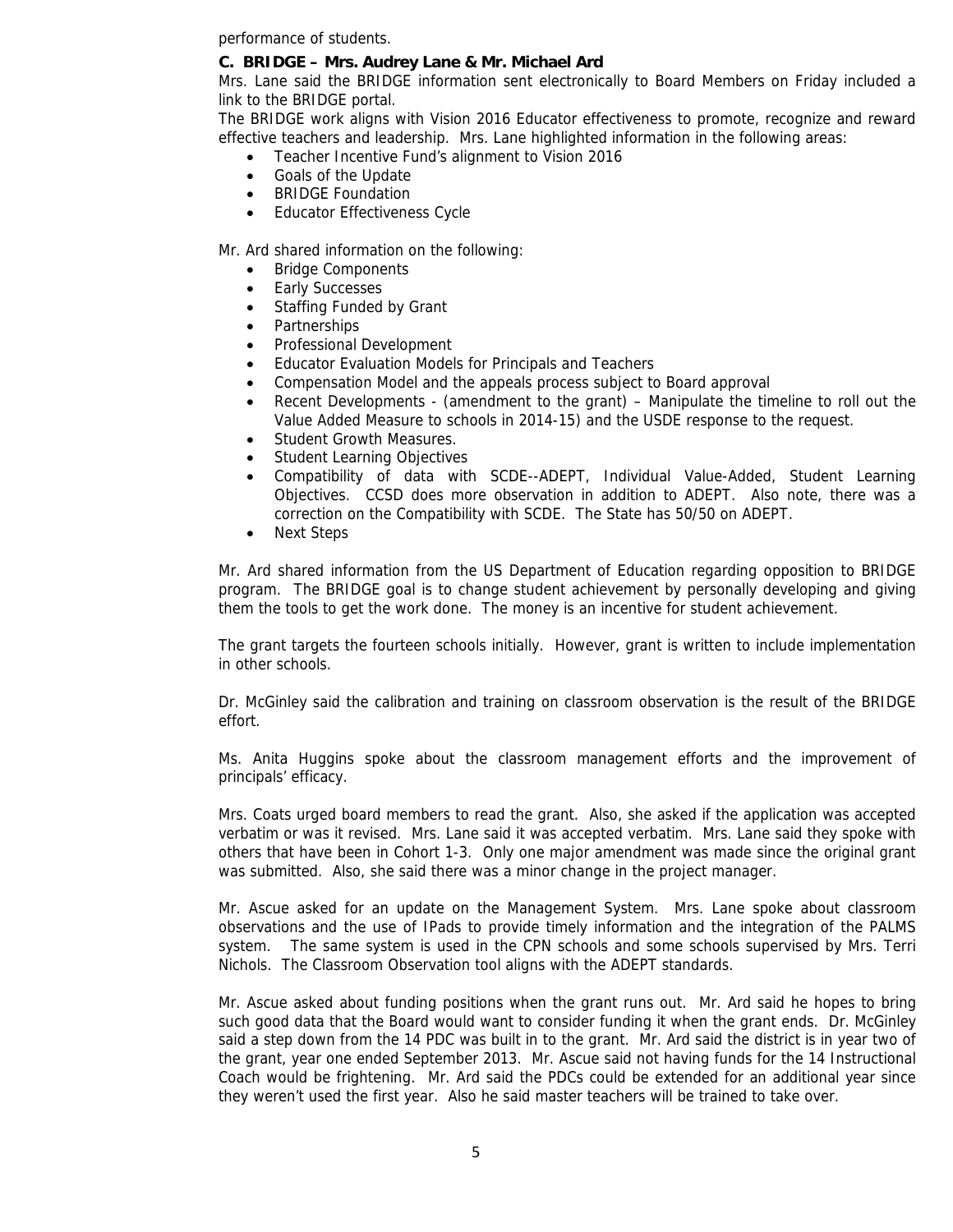Mrs. Coats asked staff to be available to answer questions via email over the next week.

Mr. Ducker asked when staff will come before the Board to say what they will implement next year. Mr. Ard said a meeting is scheduled January  $30<sup>th</sup>$  to finalize the roll-out plan. Mrs. Coats asked if that's the final project. Dr. McGinley said the grant does not change the state evaluation system or the teacher record that is the ADEPT. Steps are not being eliminated and nothing is being taken away. Nothing has changed. This was also confirmed by Mrs. Anita Huggins. Mr. Ard said it would continue to be a pilot. The intent is to continue the work and make changes until it is finalized.

Mr. Ducker asked when information that says when staff will receive incentives would come back before the Board. Mr. Ard said the information staff rolled out tonight will be used.

Mrs. Moffly asked how many teachers were recommended for non-renewal annually. Dr. McGinley said there is a lengthy report of individuals not recommended for renewal.

Mrs. Coats asked about the form used by the evaluator. Mrs. Lane said it is an observation form. Mrs. Coats requested a copy. Mr. Ard said it aligns with ADEPT.

### **IX. MANAGEMENT REPORT(S)**

# **X. COMMITTEE REPORT(S)**

### **10.1: Audit & Finance Committee**

### **A. Audit & Finance Committee Update**

The Committee will provide information and receive input from Board members on the following: -Items that are currently before the committee that have not been brought forward to the Board; -Future topics the committee plans to bring forward; and -What is needed to move the item forward?

### **10.2: Policy Committee – Mr. Chris Fraser**

### **A. Policy Committee Update**

The Committee will provide information and receive input from Board members on the following: -Items that are currently before the committee that have not been brought forward to the Board; -Future topics the committee plans to bring forward; and -What is needed to move the item forward?

### **10.3: Strategic Education Committee – Mr. Michael Miller**

**A. Strategic Education Committee Update**

The Committee will provide information and receive input from Board members on the following: -Items that are currently before the committee that have not been brought forward to the Board; -Future topics the committee plans to bring forward; and -What is needed to move the item forward?

 **B. Common Core Standards - Parent Information Sessions** 

Mr. Miller moved, seconded by Mr. Fraser, to approve a recommendation to conduct town hall meetings related to the Common Core Standards. Mr. Miller suggested amending the motion to pull the billboard and direct mail to reduce the cost and increasing the parent link calls to two calls a week. The vote was 9-0.

Dr. Herring announced the presentation of Common Core Standards February 10<sup>th</sup> through February 14<sup>th</sup>. Board members received a list of schools and presenters. The estimated cost of \$15,504 includes posting of ads, direct mail, Parentlink calls and email. The goal is to have a representative from the Academic Division facilitate sessions to share information on Common Core Standards. Questions will be entertained. However, there will not be a debate.

Mr. Miller said the effort is to inform parents what is to come. The Board is taking its directions from the state. The community sessions suggestion came from Mr. Ducker.

Mr. Ducker requested the sessions be a town hall type environment allowing individuals to ask questions. However, he said he is not looking for a debate.